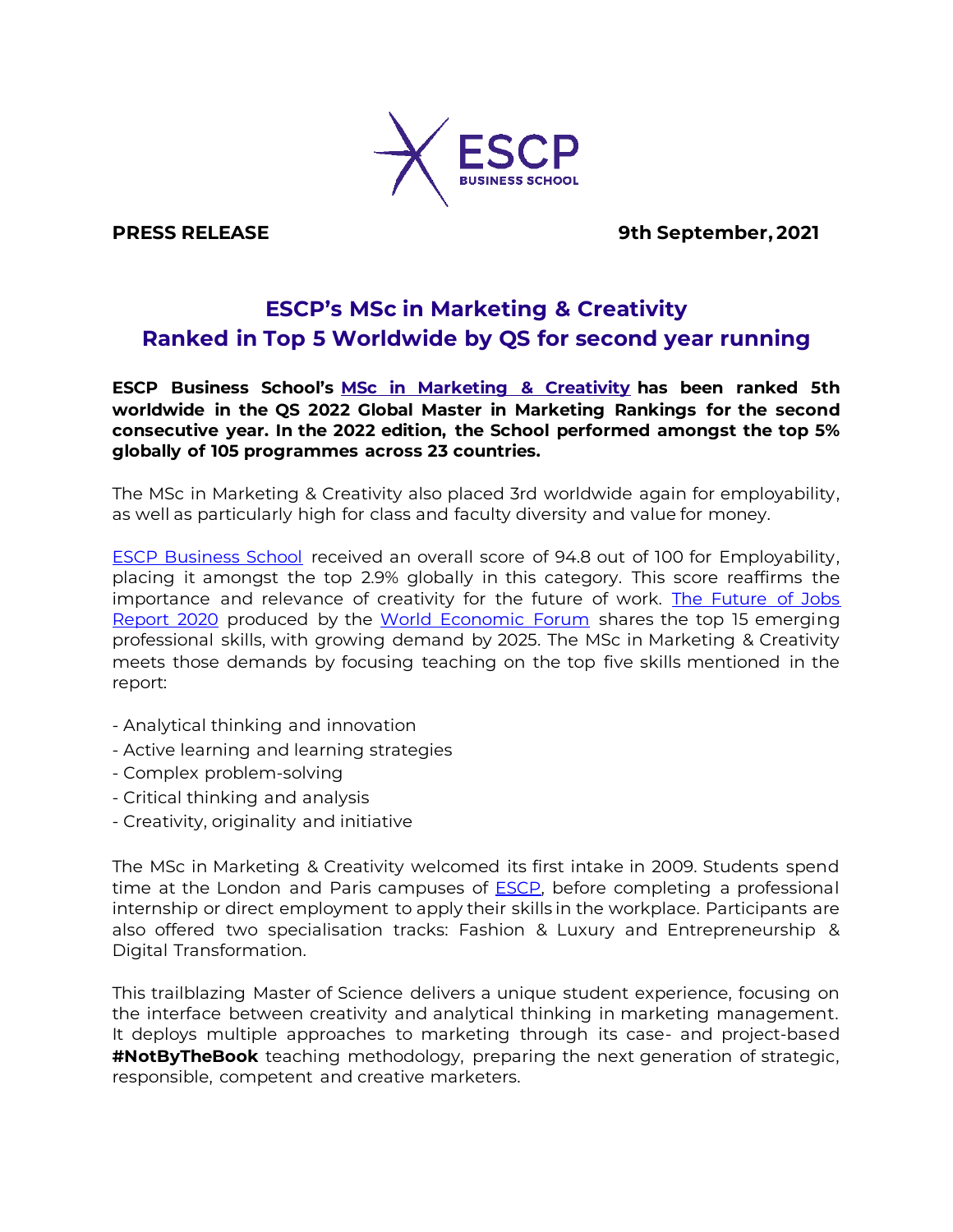The MSc in Marketing & Creativity adopts a hands-on, original approach to the topics of creativity, marketing, management and analytics. It also incorporates consultancy projects, creative seminars with corporate partners, case studies, experience in emerging markets and guest speakers, as well as the minimum four-month professional experience (internship/direct employment).

Each year, students take part in the Big Picture project brought by the L'Oréal Professorship in Creativity. This special opportunity allows participants to work on a creative business brief for L'Oréal and make recommendations based on a real area of research within the company. This year's brief was to address opportunities to bring gaming into the beauty experience in 2025. The project constituted a one-of-a-kind opportunity for ESCP students to combine their understanding of digital channels and technologies, marketing and strategy, and consumer behaviour with their analytical and creative skills, developing breakthrough solutions on behalf of their client. More about the project [here.](https://www.escp.eu/news/big-picture-2021)

## **Paving the Way – Some Prominent MMK Alumni:**

- [Edilia Gänz](https://www.linkedin.com/in/ediliagaenz/) (Class of 2013), named one of [Forbes 30 under 30 Europe in the Arts](https://www.forbes.com/under30/list/2019/europe/art-culture/%22%20%5Cl%20%2256df9dd24a36)  [& Culture](https://www.forbes.com/under30/list/2019/europe/art-culture/%22%20%5Cl%20%2256df9dd24a36) sector and one of About Time Magazine's Top 10 Women to Watch [in the Arts 2019](https://www.abouttimemagazine.co.uk/life/shestartedit100-top-10-women-to-watch-in-the-arts-2019) for her work as the Director of [FEDORA,](https://www.fedora-platform.com/) the European Circle of Philanthropists of Opera and Ballet, based in Paris.
- [Kasper Wandi](https://www.linkedin.com/in/kasperwandi/) (Class of 2012), named one of Campaign Asia-Pacific's 40 Under [40](https://www.campaignasia.com/gallery/40-under-40-2018s-class-of-young-leaders-in-apac-marketing-and-communications/447439) in 2018, Founder and CEO of the successful digital marketing agency [Consider iProspect.](https://consider-iprospect.com/)
- [Maria Iordanou](https://www.linkedin.com/in/mariaiordanou/) (Class of 2015), Head of Media Planning and Account Director at [Hearst Magazines UK](https://www.hearstmagazines.co.uk/)
- [Carina Ziegeler,](https://www.linkedin.com/in/carina-ziegeler-8a485859/?trk=pub-pbmap&originalSubdomain=de) Head of Digital Marketing at [Volkswagen AG](https://www.volkswagenag.com/en.html)
- [Lissa Lourenco](https://www.linkedin.com/in/lissa-louren%C3%A7o-6133b059/) (Class of 2014), Director of [Kantar Consulting](https://www.kantar.com/expertise/consulting)
- [Ramona Tudosescu](https://www.linkedin.com/in/ramona-tudosescu-9a729b10/) (Class of 2012), Luxury Retail Innovation Principal at [Farfetch](https://www.farfetch.com/uk/) and a former Head of Innovation at [Galeries Lafayette Champs-](https://www.galerieslafayettechampselysees.com/)[Élysées.](https://www.galerieslafayettechampselysees.com/)
- [Luka Brekalo](https://www.linkedin.com/in/luka-brekalo-02a38a31/) (Class of 2011), Global E-Commerce Lead for [L'Oréal](https://www.loreal.com/en/)
- [Camille de Dominicis,](https://www.linkedin.com/in/camille-de-dominicis-4893aa13/?originalSubdomain=fr) Co-Founder and Brand Director at [Eminente](https://www.eminente.com/en-de/) (Moët Hennessy Group)
- [Johannes Gordon,](https://www.linkedin.com/in/johannesgordon/?originalSubdomain=it) Brand Culture Marketing at [Nike](https://about.nike.com/)
- [Angela Torres,](https://www.linkedin.com/in/angelatorres-retail-pharma-globalmarketing/?locale=en_US) Senior Brand Manager at [Pfizer](https://www.pfizer.com/)
- [Noushine Salavitabar,](https://www.linkedin.com/in/noushine/?originalSubdomain=uk) Programmatic Sales Lead at [Amazon](https://www.amazon.com/)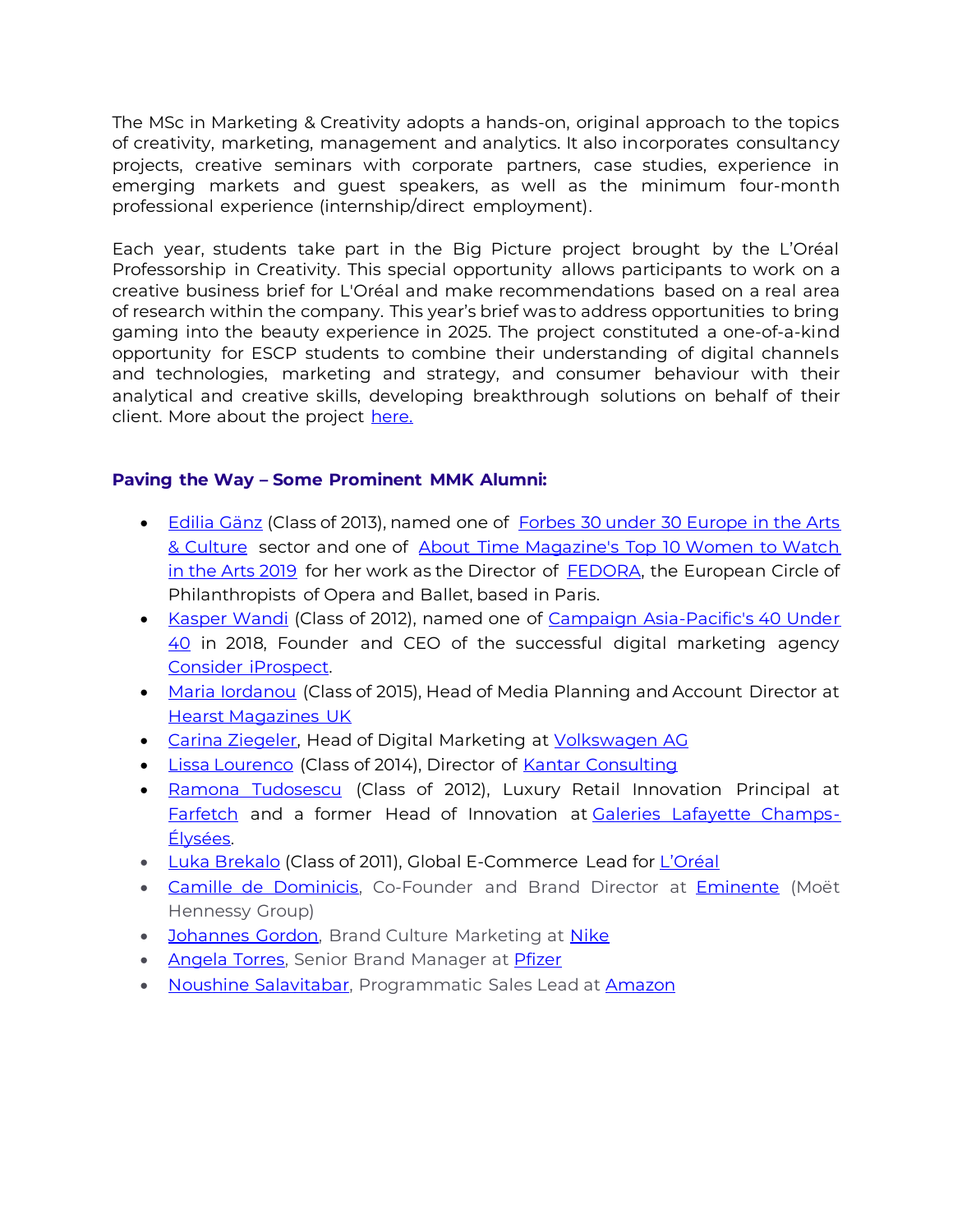#### **Testimonials:**

**[Daniela Lup](https://www.escp.eu/lup-daniela)**, Associate Professor of Management and Director of the programme expressed: "What a joy to see the MSc in Marketing & Creativity among the top five marketing masters in the world! Not only has it maintained its top five position, but it has also remained among the top three worldwide for employability and top 10 for student and faculty diversity. Behind these accolades lies the effort of an amazing community of students, alumni, faculty, staff, corporate partners and advisors, who are collectively advancing the MSc in Marketing & Creativity's mission to prepare the next generation of marketing leaders."

**[Professor Kamran Razmdoost](https://www.escp.eu/razmdoost-kamran)**, Dean of ESCP London Campus commented: "It is a great achievement for the MSc in Marketing & Creativity to maintain its top five position among global marketing masters. The unique approach of this specialised masters in developing multi-dimensional expertise, building strong relationships with corporates, and attracting diverse and motivated students proves its success in a competitive market. The MSc in Marketing & Creativity is a great example of ESCP's and the London Campus' student-centric approach, ambidextrous position between creativity and analytics, and agility in responding to the latest market trends."

#### **Eligibility and Career Progression Fit Quiz:**

ESCP prepared a four-minute eligibility and career progression quiz, which is the quickest way to find out if the MSc in Marketing & Creativity is the right match for you and your career. [Take the quiz.](https://quiz.escp.eu/msc-marketing-and-creativity-escp-business-school?utm_source=ESCP&utm_medium=article-native&utm_campaign=london_mmk_vn_2021-22ranking)

**The next edition of the MSc in Marketing & Creativity starts in January 2022. Find out more at [escp.eu/mmk.](https://escp.eu/programmes/specialised-masters-MScs/MSc-in-marketing-and-creativity?utm_source=ESCP&utm_medium=article-native&utm_campaign=london_mmk_vn_2021-22ranking&channel=2434)**

### **Contacts:**

**ESCP Business School** Kasia Wolenska [kwolenska@escp.eu](mailto:kwolenska@escp.eu)

**BlueSky PR**  Kate Mowbray [kate@bluesky-pr.com](mailto:kate@bluesky-pr.com) +44 (0)1582 790 711